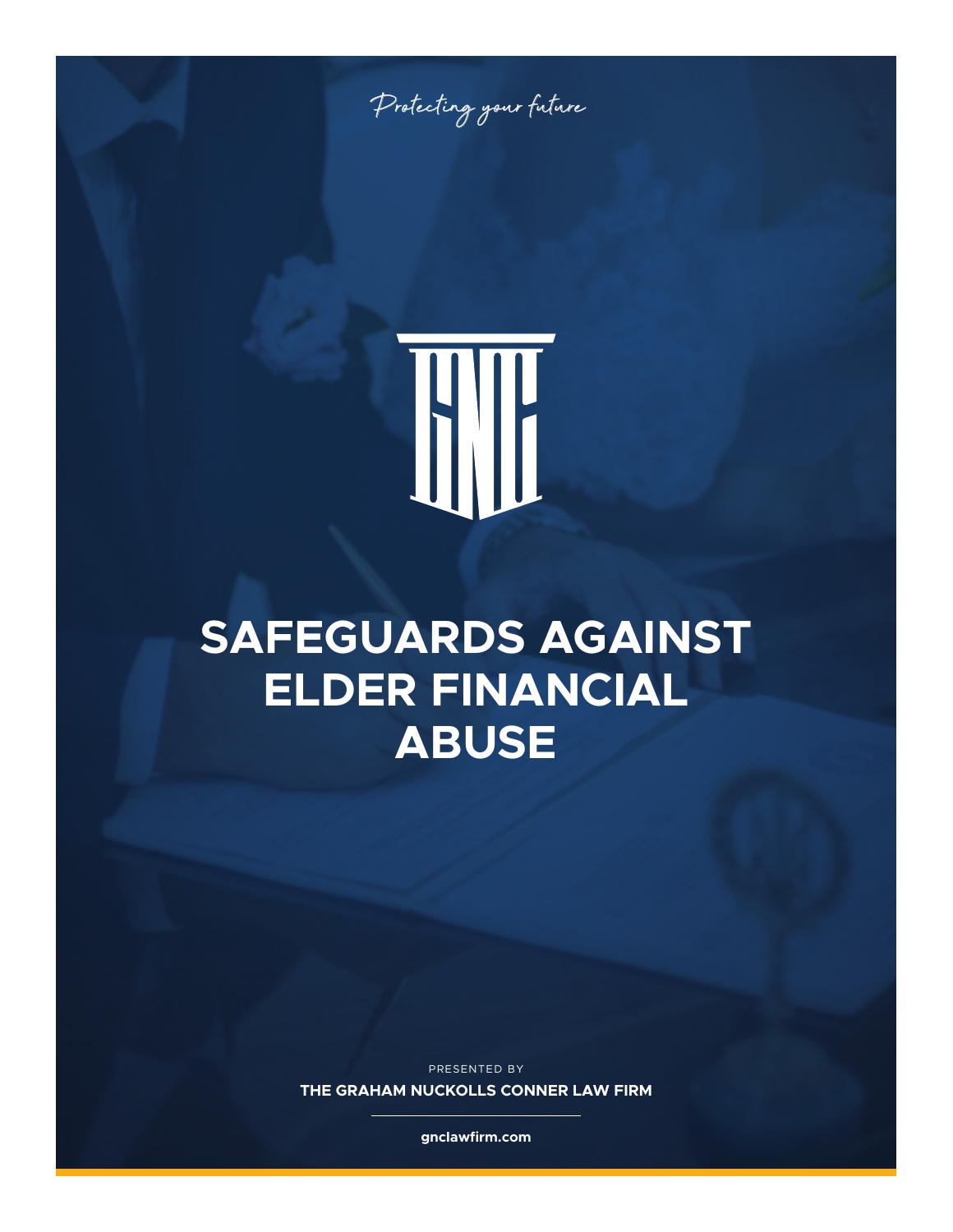## **Safeguards Against Elder Financial Abuse**

by David Silver

Grandma goes to her banker or investment advisor and asks that \$15,000.00 be used from her account to purchase a gift card. The financial professional suspects that grandma is the victim of a scam, but it is grandma's money, grandma is insisting that this be done now, and she is adamant that no one must know about this. If the banker/advisor could let someone know, grandma might be able to avoid being scammed, or at least prevent additional scams (if a scam works once, the scammers will not stop trying to get more funds from the same victim). However, grandma's privacy is also extremely important and the banker/advisor doesn't want to be sued or lose her job.

Seniors are the main victims of the \$16.8 billion per year identity theft and cybercrime industry in the U.S. They are particularly targeted because they often have access to money, are stereotyped as having less familiarity with modern technology, and may have age-related physical and/or cognitive deterioration that could make them more susceptible to financial abuse. In 2018, Congress and FINRA

(the Financial Industry Regulatory Authority) gave us some tools to help protect seniors from financial abuse.

FINRA's "Trusted Contact" rule allows owners of investment accounts to designate with their brokers or advisors names and contact information of people who can be contacted if the broker/advisor believes that some suspicious activity has occurred. These trusted contacts do not have the authority to get any account details, but the broker/ advisor would have the authority to call these trusted contacts and let them know of suspicious activity such as unexplained and uncharacteristic withdrawals or transfers. If you or your loved one do not already have trusted contracts attached to all investment or brokerage accounts, I suggest you type up a simple letter, include your name and account number(s) and state: "Pursuant to FINRA Rule 4512, I designate the following as my trusted contacts:…" and list their names, phone numbers and email addresses.

FINRA's "Temporary Hold" rule allows a broker to place a temporary hold, up to 15 days, on disbursements from an account if those disbursements seem suspicious. This rule only applies to accounts belonging to investors age 65 and older or investors with mental or physical impairments that the broker reasonably believes make it difficult for the investor to protect his or her own financial interests. This 15 day temporary hold might be worthless unless the client also has designated a Trusted Contact.



Protecting your future